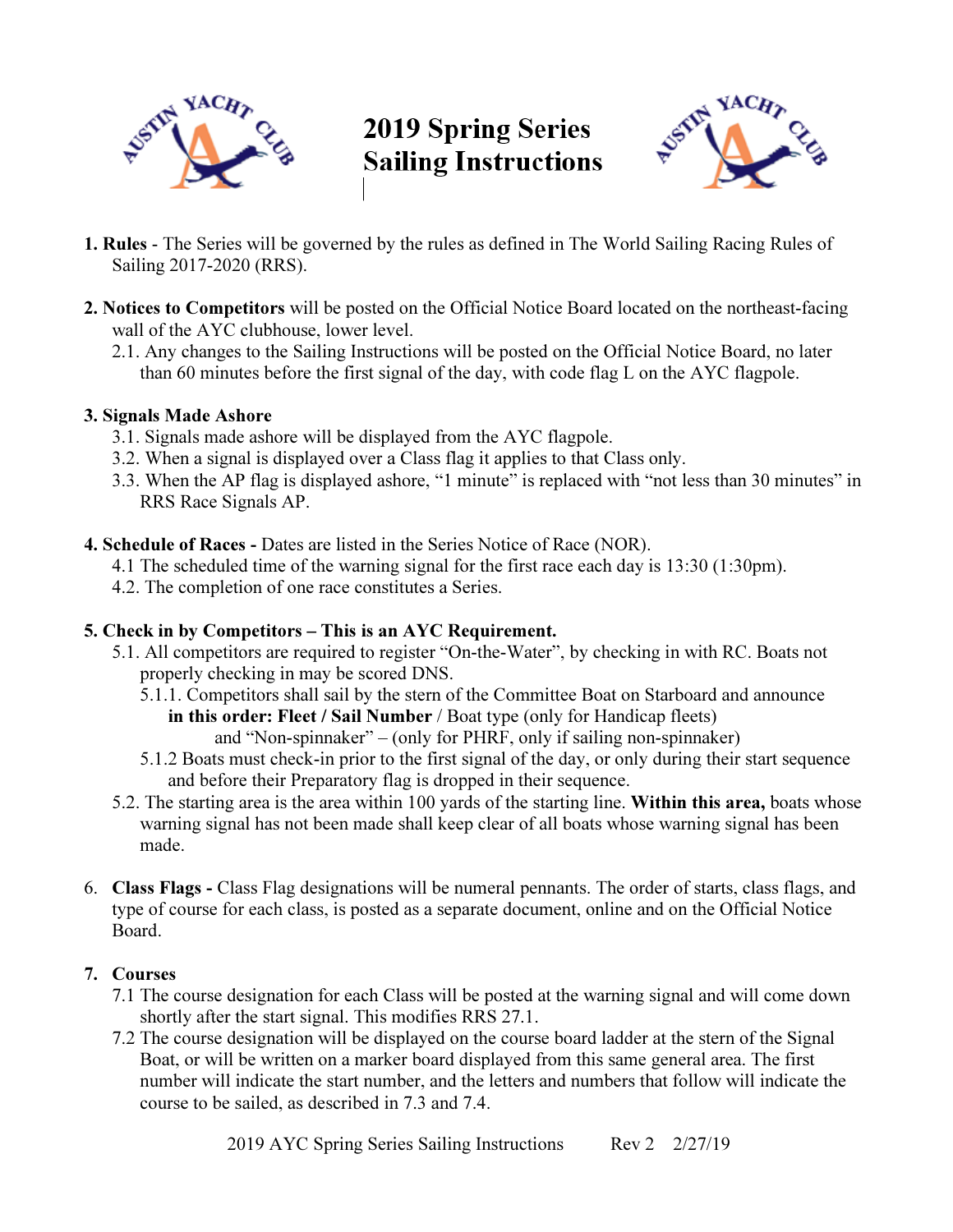7.3 "Long Distance" LD Courses:

- 7.3.1 Pre-defined Long Distance courses are shown on the 2018 LD Course Card, which are available just outside the Race Committee room, and on the AYC website under "Race Documents". When using pre-defined LD courses, the course number from the "2018 LD Course Card" will be shown on the course ladder at the stern of the Signal Boat.
- 7.3.2 When there is not an appropriate Long Distance course on the Course Card, RC may choose to post a course made of any combination of AYC permanent marks, marks 3 - 12, and a temporary inflatable mark (orange windward "W" or yellow leeward "L").
	- 7.3.2.1 Code Flag C will be flown at the warning signal, to indicate that a course not shown on the Long Distance Course Card will be used.
	- 7.3.2.2 The course will be shown on a white marker board, at the Warning flag. Plain letters or numbers (not underlined) indicate marks to be rounded to port, and underlined letters or numbers indicate marks to be rounded to starboard. "W" will indicate a temporary orange windward and or "L" will indicate a yellow leeward mark, if used.
- 7.4. For the Multihulls, RC will provide two courses: a longer course for the Multihull-A Fleet, and a shorter course for the Multihull-B Fleet.
- 7.5 Round the Buoys (RTB) courses will be designated on the stern of the Signal Boat. The first number will indicate the class number, and the letters and numbers that follow will indicate courses such as W1, W2 or W3 as shown in the attached diagram.

# 8. Marks

- 8.1 Marks for the Long Distance courses include permanent numbered channel marks or AYC permanent marks, which are shown on the current AYC Long Distance Course Card, or an orange tetrahedron inflatable mark used as a temporary Windward mark ("W") or a yellow tetrahedron inflatable mark used as a temporary Leeward mark (L"). The Start Line and the Finish Line will be White Ball buoys.
- 8.2. Marks for the Round-The-Buoys Courses
	- 8.2.1 Windward mark for J80 class will be an orange inflatable tetrahedron.
	- 8.2.2 Windward mark for all other RTB classes will be a yellow tetrahedron.
	- 8.2.3 Leeward mark for all RTB classes will be a yellow inflatable tetrahedron.

# 9. Time Limits

- 9.1. For Round-the-Buoys (RTB) courses, the time limit for each race will be 90 minutes for the first boat to sail the course and finish. A boat failing to finish within 30 minutes after the first boat in her class sails the course and finishes will be scored DNF. This modifies RRS 35 and A4.
- 9.2 For Long Distance (LD) courses, the time limit for each race will be two and a half (2.5) hours for the first boat to sail the course and finish. Boats failing to finish within 60 minutes after the first boat in her class sails the course and finishes, will be scored TLE (Time Limit Expired), which is the same points as DNF.
- 9.3 Boats may be finished in place, if their finishing position can be correctly determined, or if a boat agrees to be finished in place. Her finish time will be adjusted so as not to finish in front of boats in her class who finish within the time limit.

#### 10. Obstructions

- 10.1 After the start, the Finish Line is an obstruction, except when on the last leg of the course. Boats that sail through this obstruction will be scored points equal to DNF.
	- 10.1.1 A boat may "unwind" to correct its error so as to comply with this rule, provided she has not finished. This modifies RRS 28.1.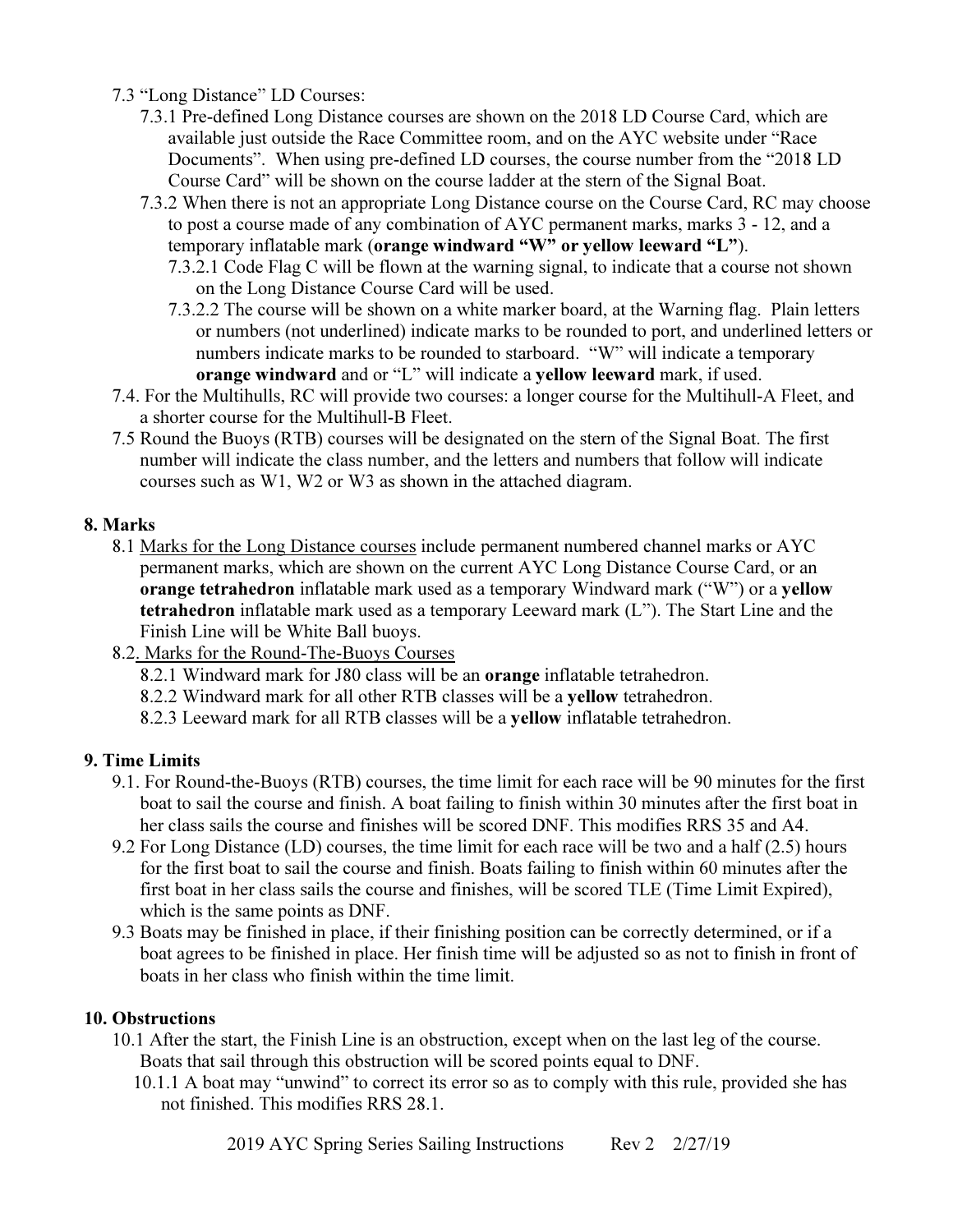10.2 All marked swim areas and dive areas are considered obstructions.

10.3 If "X" mark is present, the area between "X" mark and Windy Point is an obstruction.

#### 11. The Start

- 11.1 The Race Committee may alert the competitors prior to the first start sequence, and prior to the second race of the day, with a series of short blasts (more than 6) approximately 1 minute prior to the starting sequence for the first start in that sequence.
- 11.2 The starting line will be between an orange line flag on the port side of the Race Committee boat and a white ball buoy on the port side.
- 11.3 The start sequence may be broadcast on the Primary VHF Race Committee Channel 78.
- 11.4 The Starting Signal sequence will be as described in RRS 26.

#### 12. Recalls

- 12.1 The RC may attempt to promptly broadcast the sail number of each recalled boat on the primary VHF channel 78. The following shall NOT be grounds for redress:
	- 12.1.1 Failure of a boat to receive the recall broadcast.
	- 12.1.2 Failure of the RC to broadcast recall numbers.
	- 12.1.3 A boat's position in the sequence of broadcast numbers.
- 12.2 A start that has a General Recall will go to the end of the starting sequence for its re-start. This modifies RRS 29.2.
- 13 Change of Course For Long Distance (LD) courses; the Race Committee may not change the direction or length of any leg of the course after the start. This modifies RRS 33.

#### 14 The Finish

- 14.1 The finish line will be between an orange line flag on the starboard side of the Race Committee boat and a white ball buoy on the starboard side.
- 14.2 If a Course must be shortened, it will be in accordance with RRS 32.2.
	- 14.2.1 A course board or class flag will show which class is having their course shortened.
	- 14.2.2 Classes not being shortened at that mark, will continue to sail their designated course
- 15. Scoring The scoring is defined in the NOR.
- 16. Protests Written protests shall be filed with a Race Committee representative in the AYC office. Protests shall be filed within 30 minutes of the Race Committee boat docking after the race. Protests will be heard in the approximate the order of receipt, as soon as possible on the day of the race, or as soon as reasonably possible.

#### 17. Arbitration

- 17.1. Appendix T, Arbitration, shall apply. Before any protest is scheduled for a hearing, an Appendix T Arbitration meeting will be held for all protests citing alleged breaches of Part 2 or Rule 31 of the RRS.
- 17.2 One designated representative, in compliance with rule 63.3(a), for each party will appear with an arbitrator. No witnesses are permitted during arbitration.